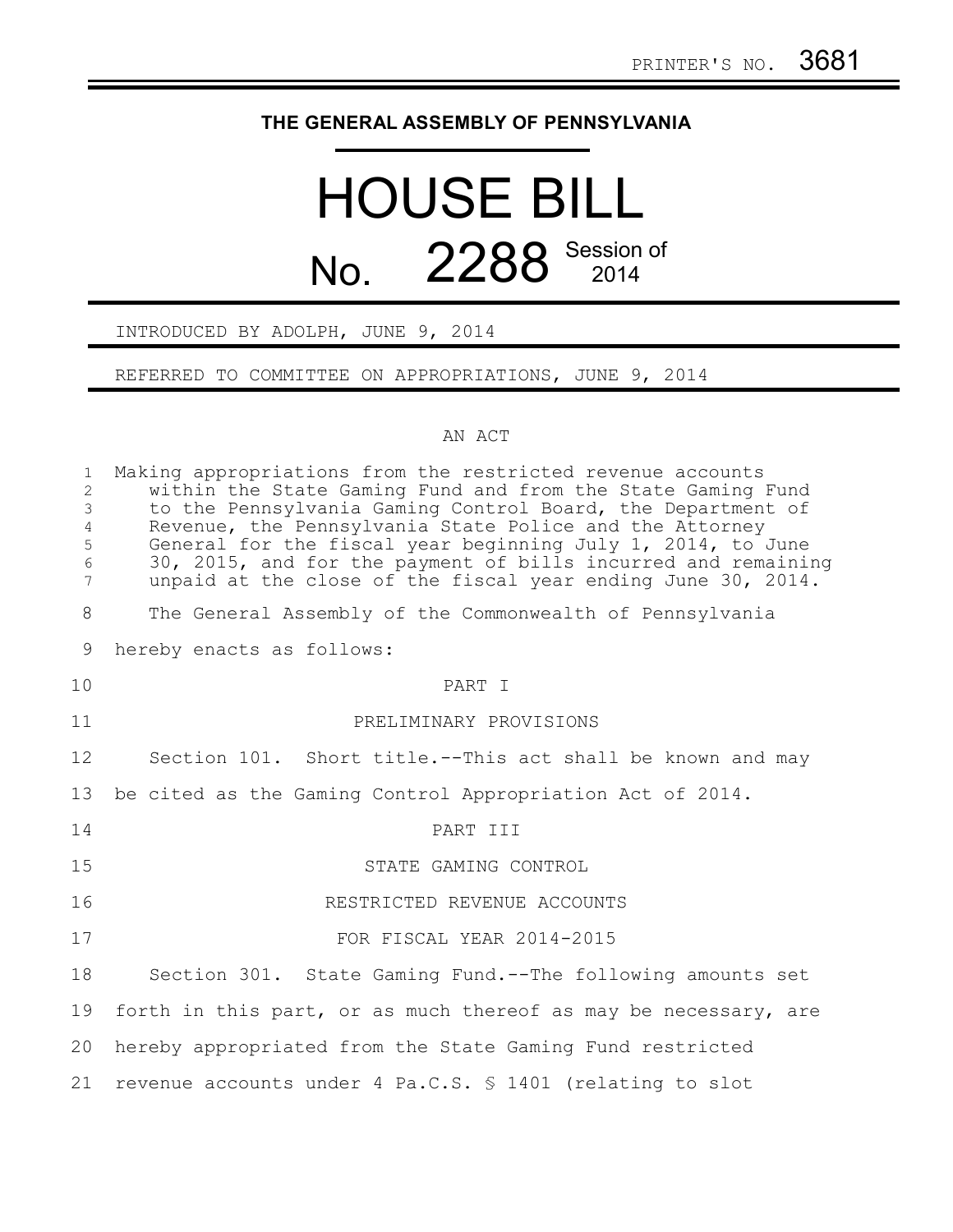machine licensee deposits) to the agencies of the Executive Department named in this part for the purposes set forth for the fiscal year beginning July 1, 2014, and for the payment of bills incurred and remaining unpaid at the close of the fiscal year ending June 30, 2014. Section 302. Attorney General.--The following amounts are appropriated to the Attorney General: For salaries, wages and all necessary expenses of the Attorney General related to 4 Pa.C.S. Pt. II (relating to gaming). State appropriation............. 1,141,000 Section 303. Department of Revenue.--The following amounts are appropriated to the Department of Revenue: For the salaries, wages and all necessary expenses of the Department of Revenue related to 4 Pa.C.S. Pt. II (relating to gaming). State appropriation............. 9,513,000 Section 304. Pennsylvania State Police.--The following amounts are appropriated to the Pennsylvania State Police: For the salaries, wages and all necessary expenses of the Pennsylvania State Police related to 4 Pa.C.S. Pt. II (relating to gaming). State appropriation............. 22,995,000 Section 305. Pennsylvania Gaming Control Board.--The following amounts are appropriated to the Pennsylvania Gaming Control Board: For the salaries, wages and all necessary expenses for the proper operation and 1 2 3 4 5 6 7 8 9 10 11 12 13 14 15 16 17 18 19 20 21 22 23 24 25 26 27 28 29 30

20140HB2288PN3681 - 2 -